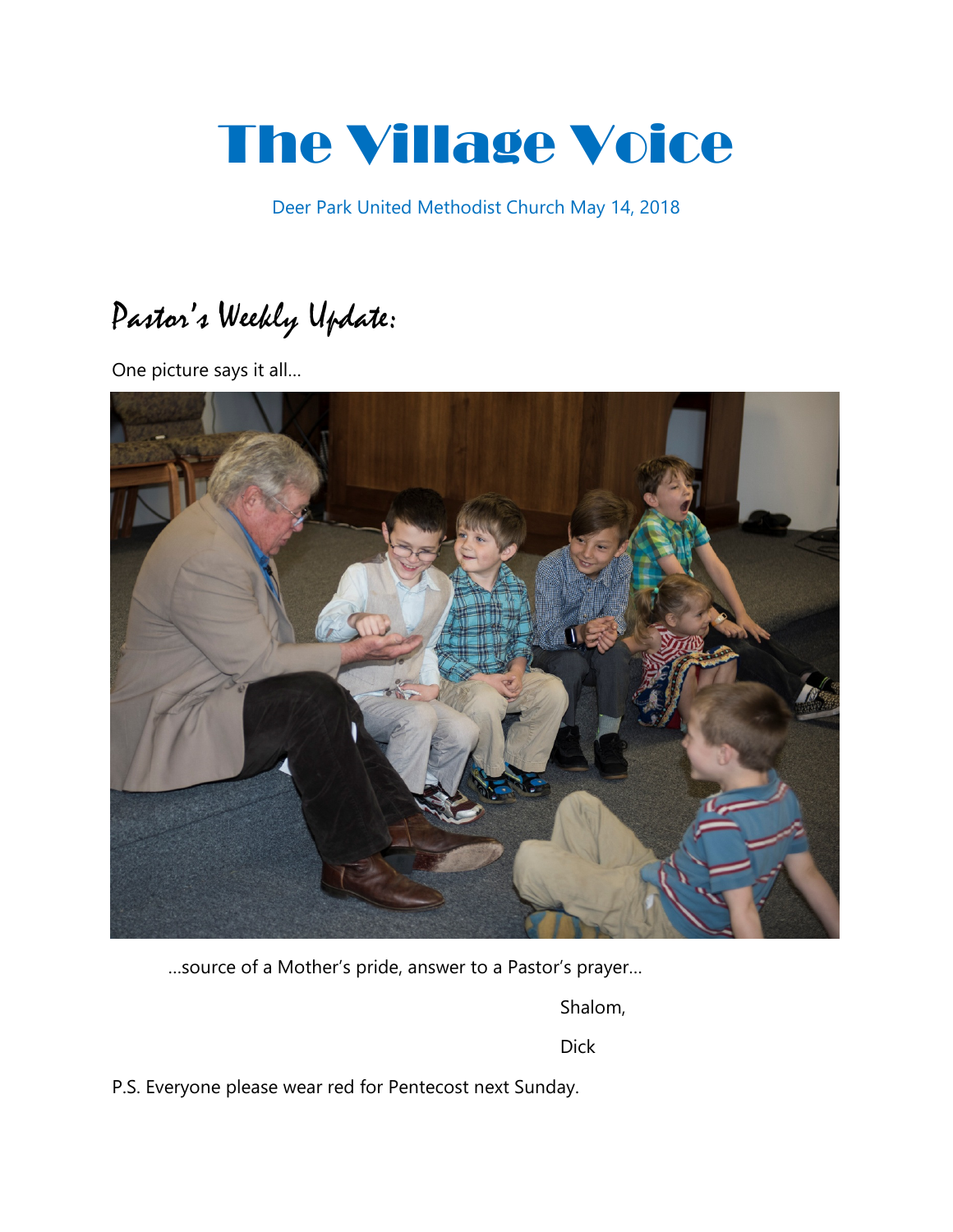# SERVICE SNAPSHOTS

On Sunday…

- Karen & John G. helped us out as liturgist and usher. Joyce V. accompanied the hymns.
- Pastor Dick gave a beautiful message to the children about giving away love a getting more. Betty C. taught Sunday School.
- Attendance, we had a total of 38 people with 8 children and 3 youth present.

### JOYS AND CONCERNS:

- Happy Mother's Day.
- Jean T continued prayers for her and her family.

# BIBLE VERSES FOR NEXT WEEK:

May 20, 2018 Day of Pentecost Acts 2:1-21 Psalm 104:24-34, 35b (UMH 826) Romans 8:22-27 John 15:26-27; 16:4b-15

# UPCOMING EVENTS:

**Sunday May 20, 2018: Breakfast 8 am,** followed by Church Council Meeting.

#### NEXT SUNDAY

For next Sunday, May 20, we have the following:

Liturgist –Jean T. Usher – John G. Sunday School – Betty C. Children's Time - Fellowship –Debbie G.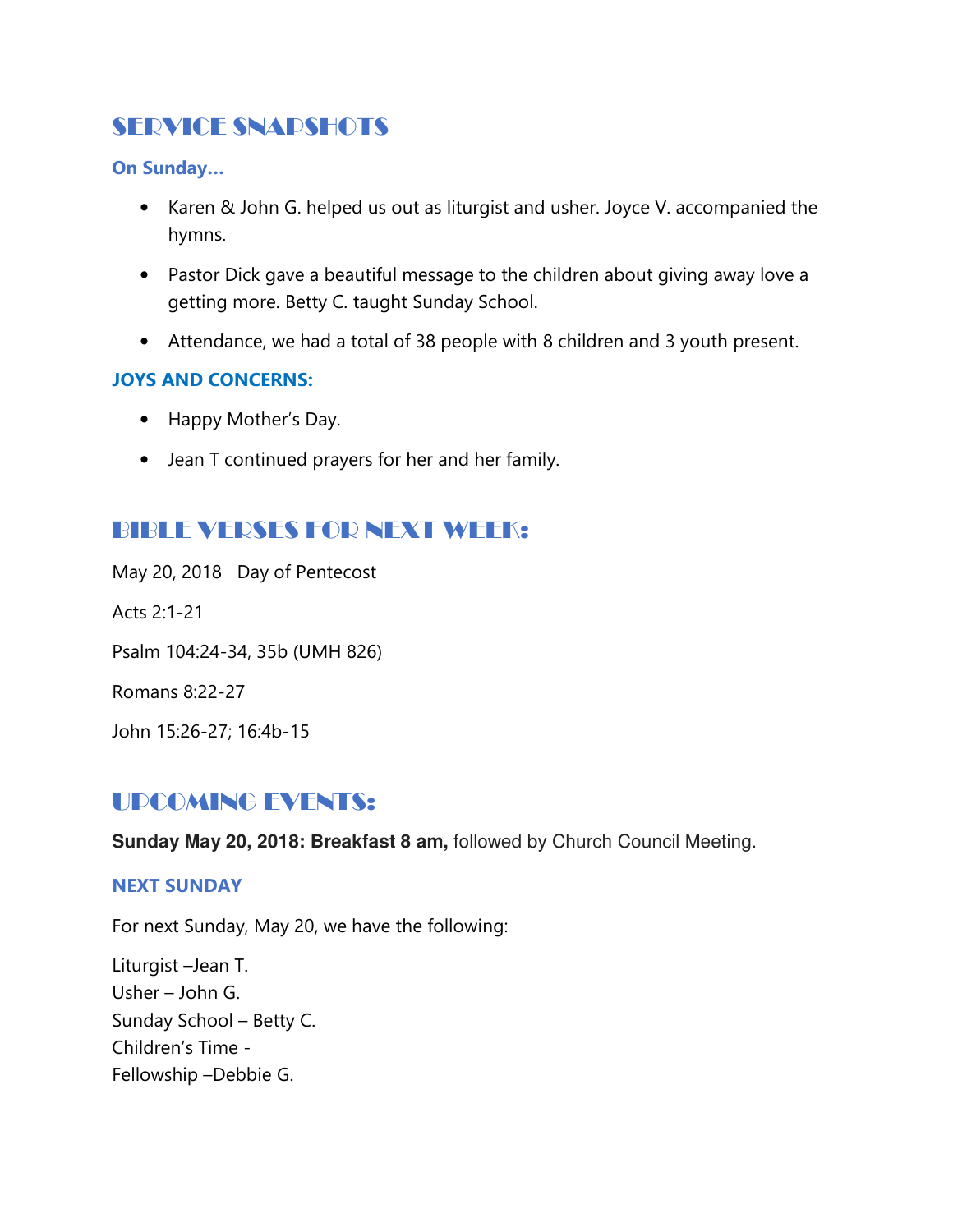\*We are in need of volunteers for Sundays in April/May. Sign-up sheets are available on the table in Fellowship Hall see where you might be able to help out, or send an email to the office. Thanks! Anyone that is available to sing or play for Special Music any upcoming Sunday please let Jean, in the church office, know.

#### SUPPORT DEER PARK PROGRAMS & MISSION:

Click the links below to learn how you can support Deer Park UMC General Programs & Outreach:

- "Music Revival" Instrument Program
- Collecting shoes for Soles for Souls
- Deer Park UMC is now registered with Amazon Smile.
- Use Safeway or King Soopers Gift Cards
- Join the UMC Market
- Share Time & Talent at DPUMC

**Our Noisy Offering** is being repurposed to the church's general fund. Please drop your extra change in the bucket at the back of the sanctuary.

#### THOUGHT FOR THE DAY:

What "weeds" are hindering my spiritual growth?

Deer Park UMC Mission Statement Deer Park UMC is a diverse community welcoming visitors and members of all backgrounds. Everyone is welcome! No exceptions! is not only motto but our mission statement. We extend the open hand of Christ's love to any who would pass through our doors, regardless of age, faith, creed, race, nationality, special needs, marital status, financial or social status, gender identity or sexual orientation. We rejoice in our differences while inviting all to join our faith journey toward greater understanding and sincere mutual respect. No matter who you are, we're glad you're here!